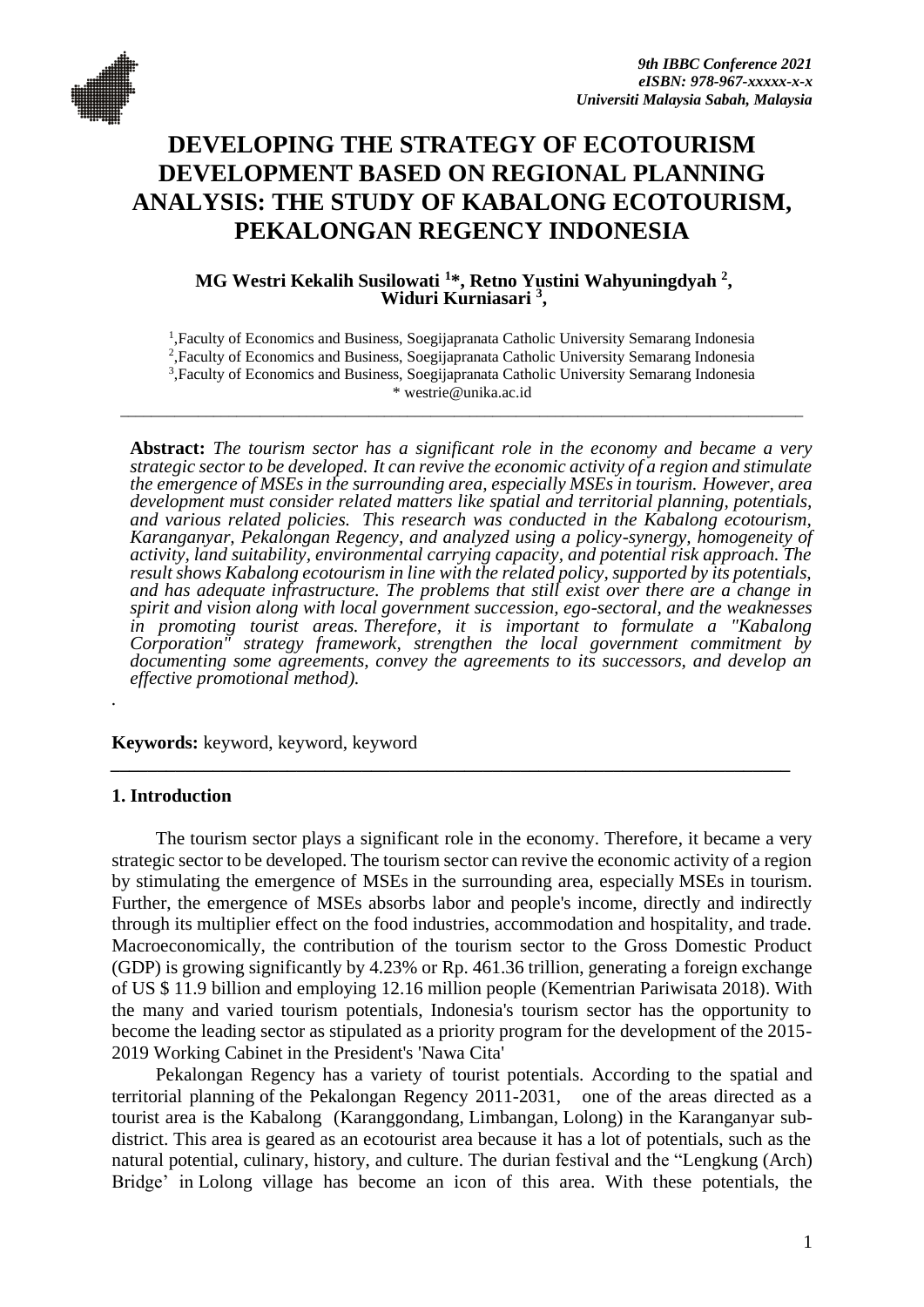

development of Kabalong ecotourism can be expected to be one of the economic growth centers. Regional development should be aligned with the overall planning. Therefore, the regional planning approach is needed to ensure the harmony of various potentials, direction, and priorities as well as supporting factors that exist. This approach is also useful to identify any potential impacts of regional development. This study aims to develop the strategy of ecotourism development of Kabalong that is in line with its and surrounding potentials as well as the policy and regional development priority.

#### **2. Literature Review**

# **2.1. Regional Economy and Planning**

In increasing the social welfare, regions are expected to develop their potential by leveraging their strengths and opportunities independently. The regional autonomy era implies a great expectation of the region in improving social welfare. Along with the implementation of regional autonomy, the autonomous regions (Regency /districts) must be able to adapt. Regional development, especially economic development, should be based on regional potential and uniqueness. Therefore, regions should explore their potential, cultivate, and develop it optimally for social welfare. The activities of tourism and national/regional are integrated phenomenon. The planning of tourism development must consider its effect on the economic, social, and environmental, nationally/regionally. Economically, the tourism sector contributes to foreign exchange, employment, helps to diversify the local economy, Increase tax revenues, and becomes the engine of domestic or regional economic activity. In the social, it plays the identity such as a tradition, enhances local community's esteem, and culture pride. Those will build the nation's identity. Environmentally, tourism can promote several local products and services and cultural life. Therefore, it needs to be continuously-developed (Nugroho, Negara, and Yuniar 2018). There are also some industries related to tourism, hotels, restourants, retail and shoping, and travel agencies

The Development that relies on their potential will ensure the sustainability of development itself. A well-managed potential will accelerate local economic growth and finally improve society's well-being. The differences between endowment factors of the regions lead them to have different characters and uniqueness. Therefore, every region has a comparative advantage over another. Further, those comparative advantages become the basis of development planning (especially economic development), determining the priorities and directing development to be carried out. With the diverse potentials and appropriate management, a region can accelerate its regional economic growth. Besides using the "basis theory" such as Location Quotient (LQ), Shift-share and typology Klassen, the accuracy of the purpose of regional development can be identified by a regional character approach using policy-synergy, homogeneity of activity, the suitability of the land, environmental carrying capacity and potential risk, and origin-destination analysis (Nahuelhual et al. 2013) .

#### **2.2.Tourism and Ecotourism**

According to Ismayanti in Pranata (2012), tourism is divided into several types, namely culinary, Sports, Commercial, Marine, Industrial, Honeymoon, and Nature Reserve Tourism. Meanwhile, UNWTO (2015) and Kontogianni & Alepis (2020) grouped tourism into several categories based on the number of people traveling (Individual Tourism, Group), intention (Recreation/Leisure), cultural, healthy recovering, sports, speech), transportation equipment (Land, water, Aerospace), geographic location (Regional, Domestic, International) and ages (adolescents, adults), gender, price, and social's class. There are tourism *dimensions, such as attraction, accessibility, amenities, ancillary, hospitality*, and infrastructure.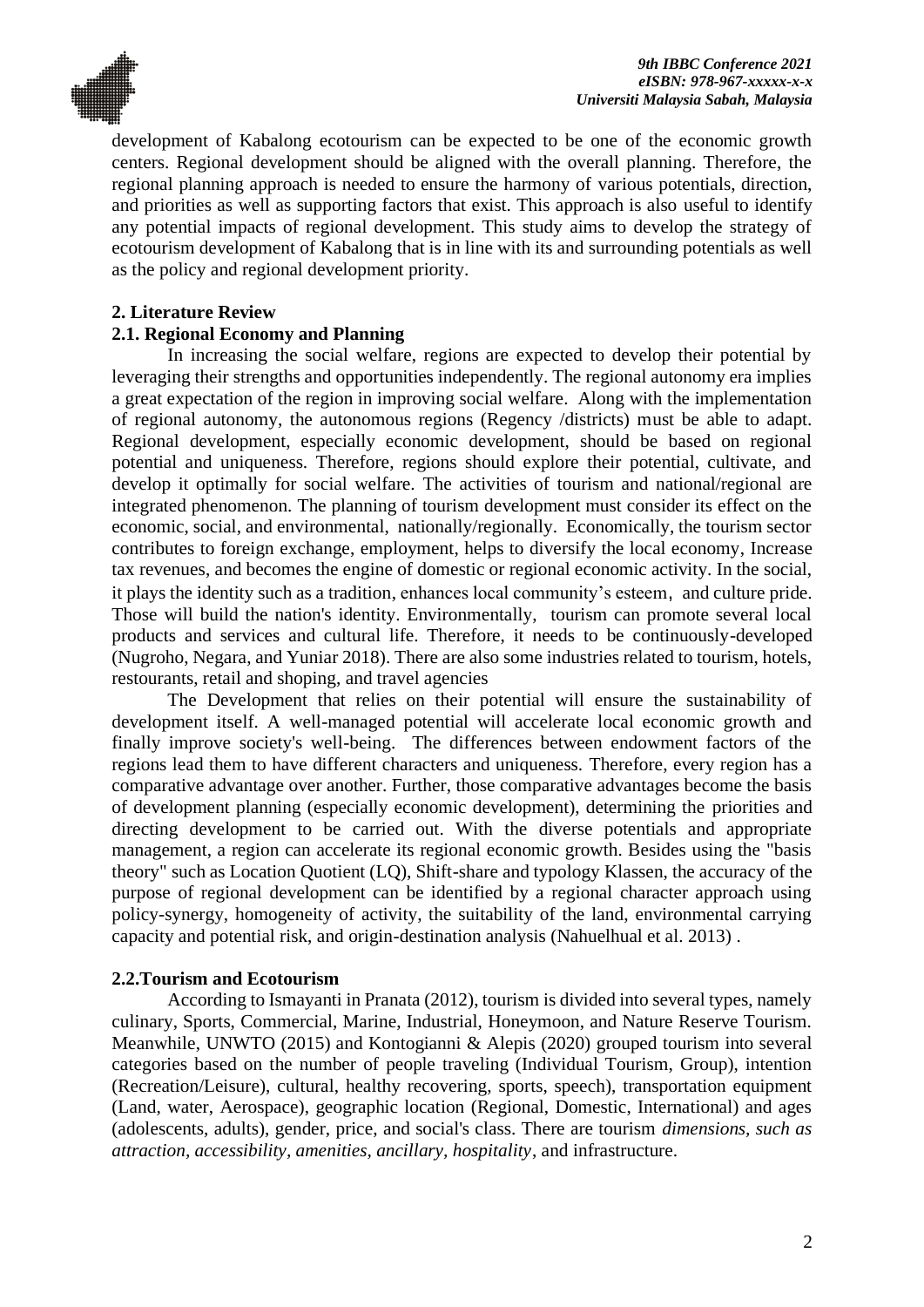Tourism sustainability emphasizes the implementation of responsible tourism that meets the needs without compromising the potential of the fulfillment of human needs and aspirations in the future. Therefore, tourism should apply the principles that ensure economically viable (environmentally sound), socially acceptable, and technologically appropriate (Ismayanti, 2016). Ecotourism is an eco-friendly tourism activity that prioritizing aspects of nature conservation, socio-cultural and economic empowerment of local communities' learning and education. This kind of tourism has become a solution to biodiversity management. Ecotourism that involves the local community is believed to be an ideal activity. It utilizes Indonesia's biodiversity so that the sustainability of tourism will be created. Development of Ecotourism is expected to increase sensitivity to nature, provide economic benefits to residents, increase sensitivity to ethnic culture, and minimize negative environmental impacts. So, the development integrated tourism sector is very crucial. Therefore, it is necessary to have a tourism development roadmap that in line with the regional development planning (Joelyartini, Siti Tri, 2016) because the development of the tourism sector is proven to support regional economic independence (Haryanto, Joko T, 2014; Hapsari, Pradnya Paramita, et al. 2014; Puspitaningrum, Merynda, 2015).

#### **3. Methodology**

The research was conducted in the natural tourism of Kabalong (the acronym of Karanggondang, Limbangan, and Lolong), Karanganyar sub-district, Pekalongan Regency. Kabalong area is headed to be an ecotourism area in Pekalongan Regency. It is stated in Pekalongan Regency Regulation no. 2 of 2011 about the Pekalongan Regency Spatial Planning in 2011–2031. This study used secondary data from several official sources such as Regency statistics, sub-district monographs, and village monographs as the main input. This research is also underpinned by primary data that obtained by field exploration, focus group discussion (FGD) with a meta-plan approach to who is considered competent and know well the potential of study areas (such as the Regency's government organs, sub-district head, village chief/headman, and MSEs).

The analytical technique used in this research is a descriptive analysis that commonly used in regional planning as follows:

- 1. Policy-synergic analysis that is intended to look at the suitability between policies. This is so that the programs do not overlap and conflict.
- 2. Homogeneity of activity Analysis. This approach is used to decrypt indicators that are often used in regional development as indicators of physical analysis, topography, history, and ethnic similarities.
- 3. The suitability of land analysis to an overview of the suitability between the physical condition of the land and its environment towards land use for various activity
- 4. The Carrying Capacity and Risk Management Analysis is intended to obtain an overview of the environmental support capacity of regional tourism development and risk management as a result of regional development.

#### **4. Discussion and Conclusion**

**4.1.** Object and Location Overview

Kabalong is an acronym of three villages which are administratively included in the Karanganyar sub-district of Pekalongan Regency, namely Karanggondang, Limbangan, and Lolong. The entire area of these three villages is 1653231 Ha. Kabalong is well-known as a tourist area but has not been optimally managed. It offers various types of tourism, especially in the village of Lolong has a lot of tourism potential such as culinary tourism (durian Lolong) that is become an icon of Kabalong, historical tourism (the heritage of Dutch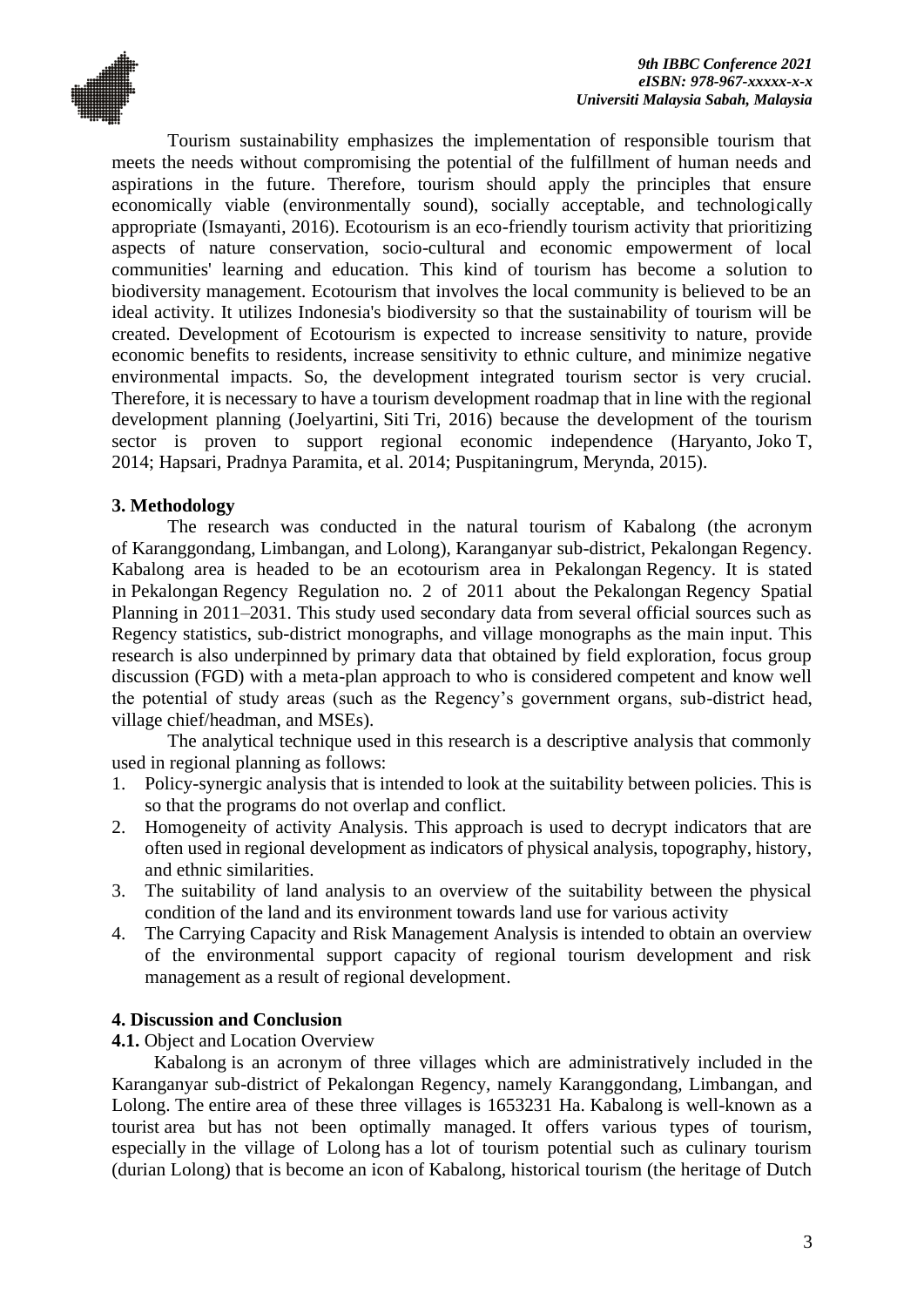

history during the colonial era), water tourism (Sengkarang river) that decorated by the natural beauty around them, namely durian plantations, rice fields, large stones that are quite stunning and desirable for taking pictures, rafting through the river up to 5 km long. The population of the three villages reached 5,911 people. At that place are many economic facilities in the form of stalls/kiosks/ shops, 42 units in Karanggondang, 31 in Limbangan, and 49 in Lolong.

## **4.2. Policy-synergic analysis.**

Synergic among policies, both hierarchical (vertical relationship) and related policies, are important. Various policies should complement each other, do not overlap, and guiding in the same way. The next part is the result of the policy-synergic analysis in the frame of ecotourism development in the Karanganyar sub-district, especially Kabalong. Regarding the Spatial and Territory Planning of Pekalongan Regency, Karanganyar sub-district is directed to be the protected area managed by the community, the Area that Provide Protection for Subordinate Areas, the area of Production forest, the center of sweet potato commodity crops production, the center of Tomato, chili, cucumber, and durian fruit plant development. The area of ecotourism, namely Kabalong (Karanggondang, Limbangan, Lolong), the area of Artificial tourism of recreation of Kulu Asri and Tirta Alam Swimming Pools, the area of Religious Tourism Habib Abdurrahman's grave that is located in Lolong Village and Sheikh Abu Bakar Bin Toha Bin -Yahya's grave that is located in Kayugeritan Village, the designated area of Limited Production Forest, and the Community Forest Areas with superior commodities of durian, coconut, rubber, and sugarcane.

Based on the assigned of Karanganyar's development, this study shows that there were no misappropriations of the tourism development masterplan against the spatial and territorial planning of Pekalongan regency. Relating to the spatial and territorial planning of Central Java Province, Pekalongan Regency isn't assigned to be a tourism area. However, it doesn't mean that the development of the Kabalong ecotourism contravene to the spatial and territorial planning of Central Java Province, since the type of tourism developed still in the line, in the term of protected areas that managed by the community (article 32), cultural and science reserve areas (article 48), the fix production forest areas (article 68), and community's forest areas (article 71). Thus, it can be said that there is a synergy between the Kabalong tourism area development policy and various regional development plans

#### **4.3. Homogeneity-activity Analysis**

The Homogeneity in activity analysis elaborates factors that thought have a significant effect on the success of regional development. Factors referred to consist of physical, historical, infrastructure conditions. Physically, historically, and its infrastructure, the Pekalongan Regency as a whole the same relatively. Thus, Pekalongan Regency can be said to have a homogeneous activity, and so the sub-district of Karanganyar. The natural factors referred to consist of the type of land, climate, and topography. There are no differences in climate, rainfall, topography, and land. Meanwhile, social factors referred to consist of education, economics, and culture. Socially, the majority of the population works in the manufacturing sector; high school and below graduated; Javanese ethnicity; and a majority are Muslim

#### **4.4. The Land Suitability Analysis**

The area of the Karanganyar sub-district is 63.48 km2, consisting of 17.98 km2 of paddy and 45.50 Ha dry field. It has a slope between 5 percent to 50 percent with the types of land latosol, andosol, and grumusol. Andosol soil has a medium to high organic content and able to absorb water well to tackle erosion. It is good for agriculture. The availability of adequate irrigation will greatly support the content of water in the soil and very beneficial to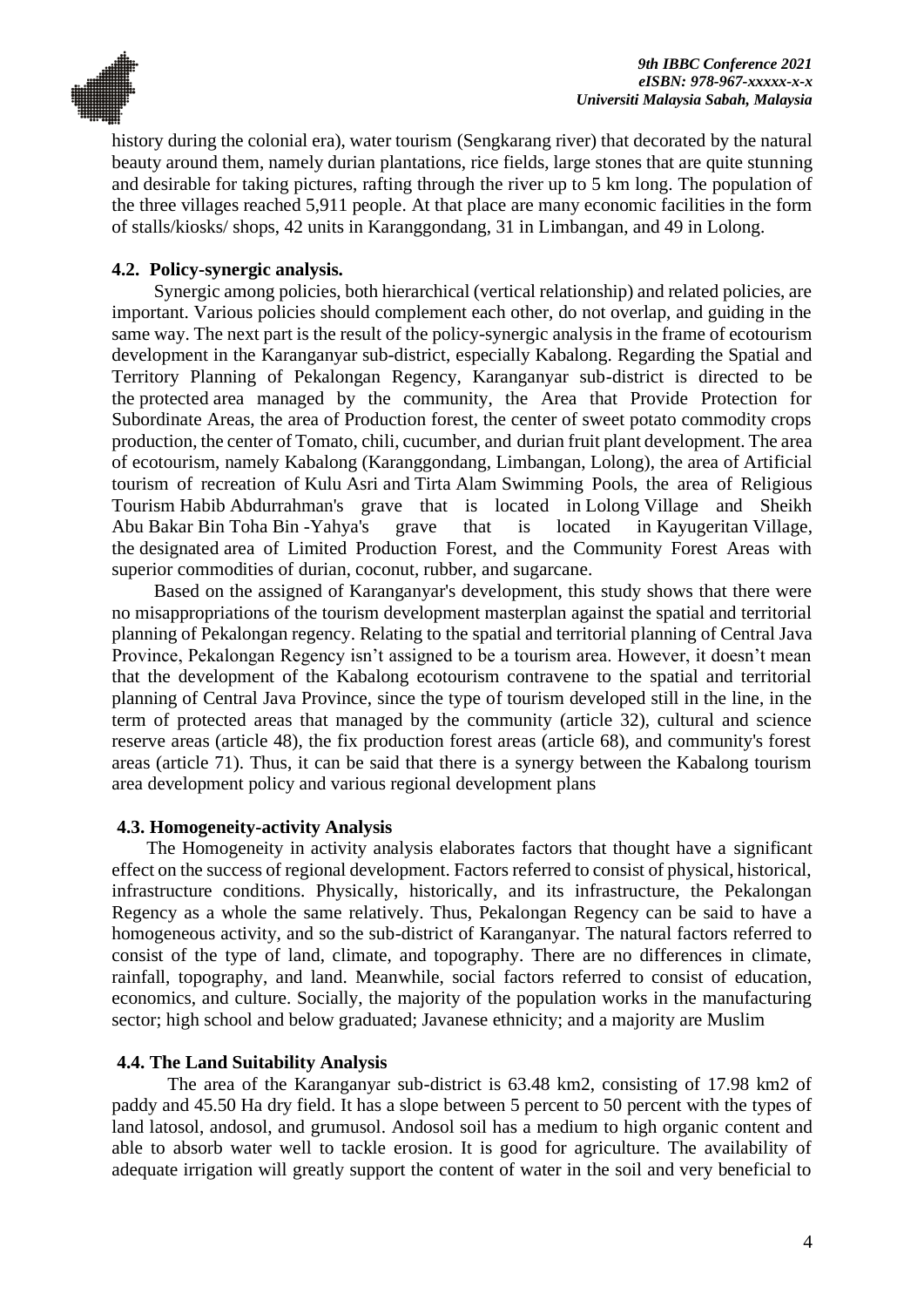

absorb nutrients in the soil for plants. Such soil characteristics boost productivity in agriculture. Latosol soil is suitable for plants such as sugar cane, chocolate, coffee, and rubber. Meanwhile, grumusol soil that can absorb high water and store the nutrients that are needed by plants is good for grass and teak plants. Several Types of Commodities by the Karanganyar Sub-district are presented in Table 1

# **Table 1 Commodity of Agricultural Products of Karanganyar Sub-district**

| Commodities           |                | Karanganyar Sub-district<br>Pekalongan Regency |                | $%$ to       |            |
|-----------------------|----------------|------------------------------------------------|----------------|--------------|------------|
|                       | <b>Harvest</b> | Production                                     | <b>Harvest</b> | Production   | Pekalongan |
|                       | area           | (tons)                                         | area (Ha)      | (tons)       | Regency    |
|                       | (Ha)           |                                                |                |              |            |
| Pady                  | 2.583,00       | 13.319,02                                      | 41.519,00      | 219.545,93   | 6,07       |
| Corn                  | 16,00          | 773,00                                         | 2.122,00       | 11.315,42    | 6,83       |
| <b>Sweet Potatoes</b> | 12,00          | 167,00                                         | 72,00          | 826,30       | 20,21      |
| Ginger                |                | 17.500,00                                      |                | 156.646,00   | 11,17      |
| Galangal              |                | 40.000,00                                      |                | 1.419.081,00 | 2,82       |
| Mango (tons)          |                | 1.017,00                                       |                | 77.743,00    | 1,31       |
| Durian                |                | 14.431,00                                      |                | 87.761,00    | 16,44      |
| Orange                |                | 57,00                                          |                | 433,00       | 13,16      |
| Banana                |                | 715,00                                         |                |              |            |
|                       | Fisheries      | 21.435,00                                      |                | 212.227,00   | 10,10      |

**Pekalongan Regency**

Source: Pekalongan Regency Statistic, 2020.

In terms of the Kabalong Eco-tourism, the suitability of the land is very high because of the development of the Kabalong ecotourism precisely based on its natural potential of Kabalong. Kabalong ecotourism centered on the Sengkarang river. Senkarang River has a highwater debit and never dry even though in the dry season, beautiful scenery with durian forest surrounding area and cool air. The durian festival events that have often held, historical relics "Lengkung Bridge" that built during the Dutch colonial, and Wisnu River with not too heavy debit that is suitable for natural tourism "tubing" also strengthening the Kabalong Ecotourism. Meanwhile, the artificial tourism/recreation of Kulu Asri and Tirta Alam Swimming Pool is supported by adequate water. The Religious Tourism o Habib Abdurrahman grave located in Lolong and the grave of Sheikh Abu Bakar Bin Toha Bin Yahya located in Kayugeritan has suitability because those graves are easily accessible, although still in need of access and other supporters' improvement. The latosol and grummusol soil are suitable to develop forestry's superior commodities such as durian, coconut, rubber, and sugarcane.

#### **4.5. The Carrying Capacity and Risk Management Analysis.**

The development of the area may have impacts and potential risks on the environment. Thus, it is important to analyse and identify those impacts and potential risks. Ideally, area development considers ecological, conservation, and cultural/local wisdom functions. The hope is that tourism remains comfortable, but the environment, conservation building, and local wisdom are still maintained.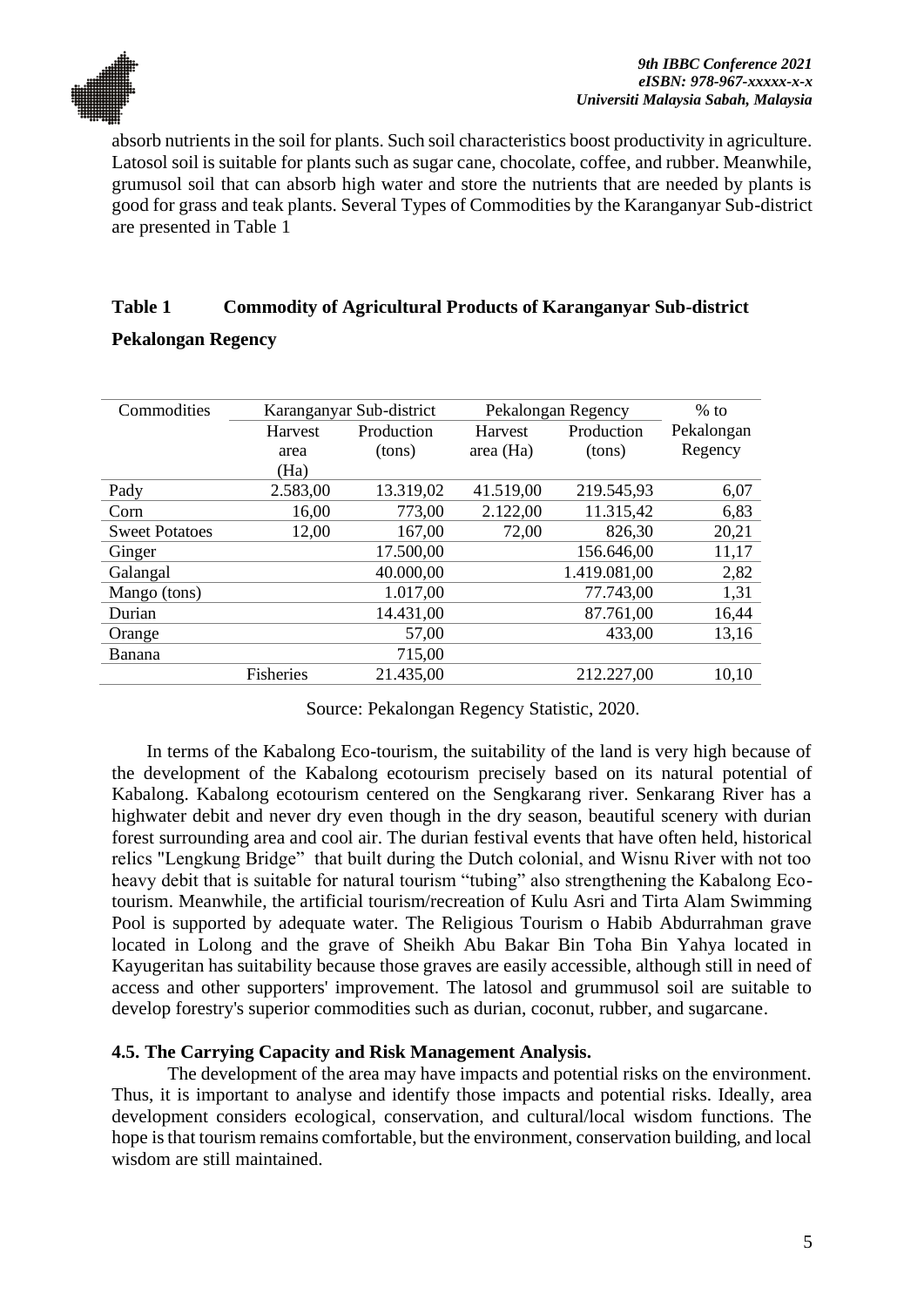

Related to the carrying capacity of the environment and the potential risks, Kabalong ecotourism development seems to have a high carrying capacity and low potential risks. Because of the Kabalong ecotourism based on its natural resources. The type of tourism developed adapts to the environment itself and does not exploit nature. The Lengkung Bridge that is within the area Kabalong ecotourism is the conservation of Dutch colonial beautifies the area and instagramable. Socially, Kabalong ecotourism is supported by the openness and hospitality of the community, the commitment of the local and district governments, the availability of highly motivated and creative peoples, and tourism awareness groups. There is the closeness between the regional apparatus and population, and enthusiasm of the local community concern with the Kabalong ecotourism development. However, there is a little note concern with the Kabalong ecotourism development, namely the changes of the local governments often have significant effects on the development priorities. It seems that the vision of previous leaders was poorly communicated to their successor. Whereas previous programs were not well documented, then the sustainability of the program less intact. The Habib Abdurrahman's religious tourism grave in Lolong and Sheikh Abu Bakar Bin Toha Bin Yahya grave in Kayugeritan seems to have a low social risk because of its attractiveness relating to the religion professed by the majority of the population, Muslim

#### **4.6. Analysis of the transportation system (Origin-Destination).**

The facilities and infrastructures of transportation are important elements in the structure of the region's space. They are keys to connectivity, from regions to others. Regarding the facilities and infrastructures of transportation in the Karanganyar sub-district, it seems that the condition of the roads very adequate. The road with asphalt surface reaches more than 90 percent of roads in the Karanganyar sub-district. Most of them are in good condition.

| Type of Roads          | Length | $\%$   |
|------------------------|--------|--------|
| a. Asphalt             | 507,36 | 90,42  |
| b. Gravel              | 33,84  | 6,03   |
| c. Land                | 4,14   | 0,74   |
| d. Semens              | 10,91  | 1,94   |
| e. Not Detailed        | 11,84  | 2,11   |
| Total                  | 561,11 | 100,00 |
| <b>ROAD CONDITIONS</b> |        |        |
| a. Good                | 360,70 | 64,27  |
| b. Medium              | 104,63 | 18,64  |
| c. Damaged             | 67,68  | 12,06  |
| d. Severely Damaged    | 28,17  | 5,02   |
| Total                  | 561,18 | 100,00 |
|                        |        |        |

# Tabel 2 The Roads Condition of Karanganyar District

Source: Pekalongan Regency Statistic, 2020

#### **5. Conclusion**

Based on the analysis of the regional planning approach, the development of the Kabalong ecotourism stated in the spatial and territorial planning of the Pekalongan Regency is appropriate. It is proven as follows: (1) Based on the policy-synergic analysis, there is no misuse of the purpose of the area development against the Pekalongan Regency Tourism Masterplan, the spatial and territorial planning of Pekalongan Regency, and spatial and territorial planning of Central Jawa Province; (2) the activity is homogeneous. They have the same climate, culture, ethnicity, language, and level of education; (3) The type of soil and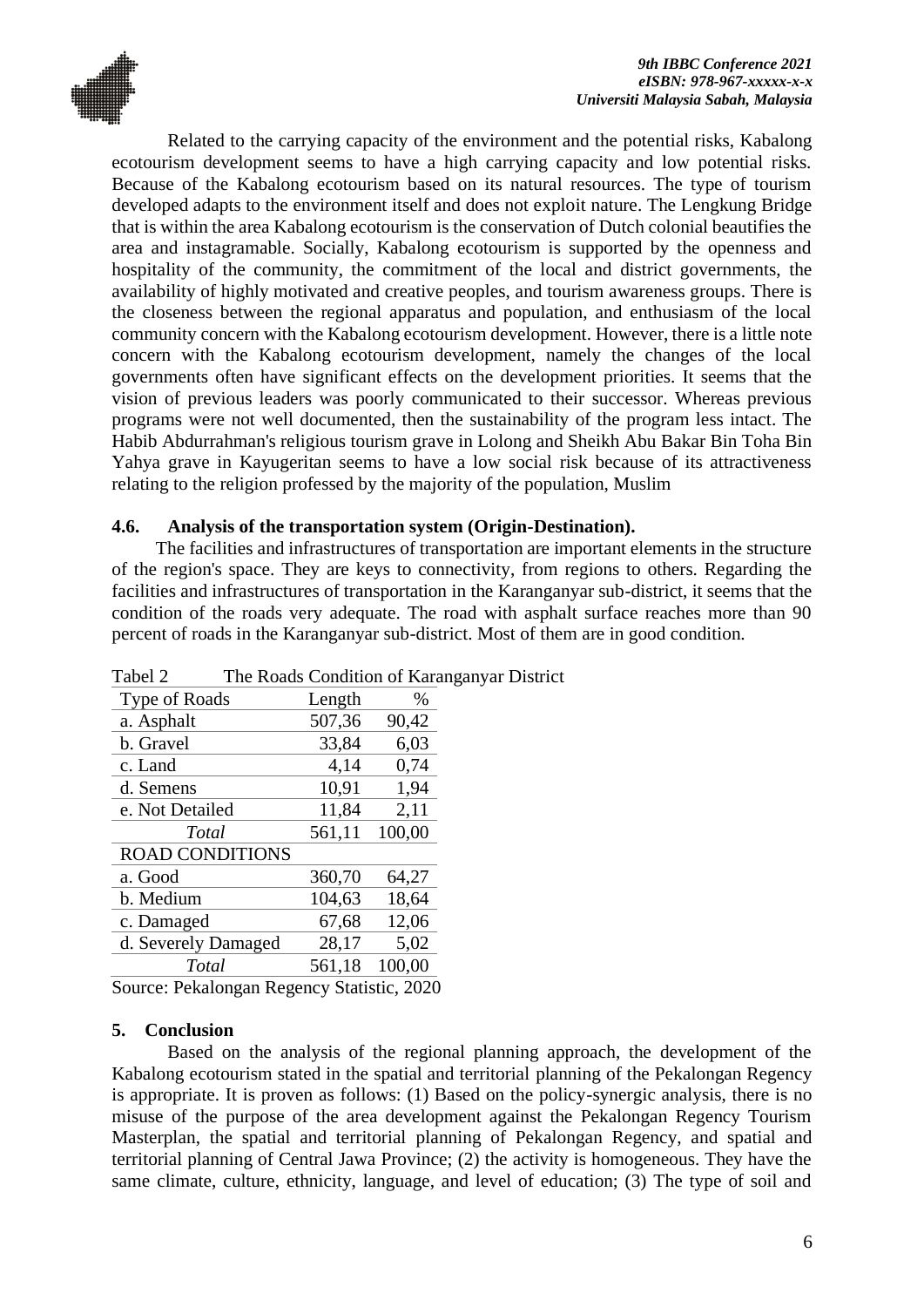

topography are appropriate with the assigned of the area; (4) There is a high environmental carrying capacity with low potential risks; and (5) The infrastructure and transportation system are adequate. However, there are problems related to the development of the area, namely spirit and vision changes following changes in local leaders, sectoral-ego in terms of concern with their village, and the weaknesses of tourism management, especially in promoting. Thus, it is important to formulate a "Kabalong Corporation" strategy framework, reinforce the commitment of the local government, documenting agreements, communicate the agreements to the successors and improve the management capability of the area.

#### **Acknowledgments**

This research is a part of the research entitle '*Pengembangan Strategi Memajukan UMKM bidang Pariwisata Berbasis Masyarakat dan Potensi Wilayah Kawasan Kabalong Pekalongan'* funded by the Directorate of Research and Community Service (DRPM), Directorate General of Research and Development Strengthening, Ministry of Research, Technology and Higher Education with the Research Contract for the Fiscal Year 2020 Number: 010 / L6 / AK / SP2H.1 / RESEARCH/2020. We would like to express our gratitude to DRPM, ministry of research, technology, and universities of the Republic of Indonesia for the funding; to reviewers for the content enrichment, to the regent and deputy of Pekalongan Regency, heads of agencies and related staff, sub-district head and heads of Karanggondang, Limbangan and Lolong villages, area managers and MSME actors, and assistants.

### **References**

- Dias, Satria, 2009, Local Economic Based Eco-tourism Development Strategy in the Framework of Poverty Alleviation Program in Malang Regency Area, *Journal of Indonesian Applied Economics,* Vol.3, No.1
- Hapsari, Pradnya Paramita, et al. (2014), The Influence of Small and Medium Enterprises Growth (SMEs) on Regional Economic Growth (Study in Batu City Government) *Discourse: Journal of Social and Humanities,* Vol 17, No 2, UBAYA
- Haryanto, Joko T, 2014, Model of Ecotourism Development in Supporting Economic Independence of DIY Province Case Study Area, *Kawistara*, Vol.4 No. 3
- Hijriati, Emma and Rinna M, 2014, The Influence of Community Based Ecotourism to Changes in Ecological, Social, and Economic Conditions in Kampung Batusuhunan Sukabumu, *Pedesan Sociology Journal,* Vol.2 No. 3
- Ismayanti, 2016. Sustainable and Marine Tourism Development. [\(www.jejakwiasta.com,](http://www.jejakwiasta.com/) retrieved August 2018)
- Joelyartini, Siti Tri, 2016, "Tourism Sector Roadmap and Its Relevance to Regional Economic Development', Exposure in the Framework of Regional Service Development Workshop, East Belitung Regency May 30, 2016.
- Kementrian Pariwisata. 2018. *Laporan Akuntabilitas Kinerja Kementrian PariwisataTahun 2018*.
- Kontogianni, Aristea, and Efthimios Alepis. 2020. "Smart Tourism: State of the Art and Literature Review for the Last Six Years." *Array*. doi: 10.1016/j.array.2020.100020. Law No. 20 of 2008 on Micro, Small and Medium Enterprises
- Ministry of Tourism Strategic Plan 2015-2019
- Nahuelhual, Laura, Alejandra Carmona, Paola Lozada, Amerindia Jaramillo, and Mauricio Aguayo. 2013. "Mapping Recreation and Ecotourism as a Cultural Ecosystem Service: An Application at the Local Level in Southern Chile." *Applied Geography*. doi: 10.1016/j.apgeog.2012.12.004.